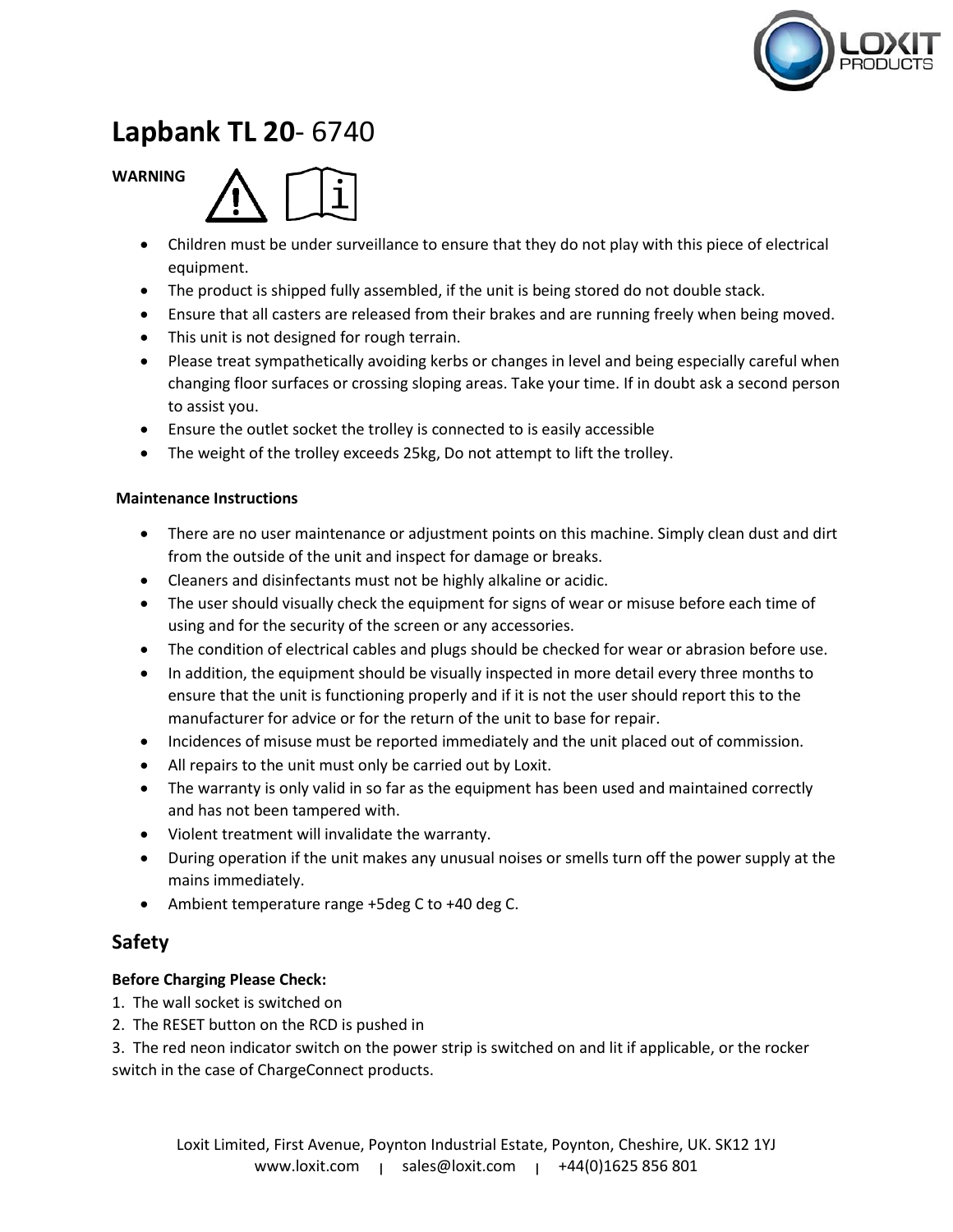

4. The IEC lead is plugged into the IEC inlet and the IEC Inlet switch is turned on with the neon indicator light illuminated.

5. The low voltage power leads are firmly connected to the power source (device transformer or ChargeConnect) and the device.

Lapbank TL products must be connected to an RCD protected earthed mains supply when charging.

#### **Power Rating:**

230v – 50 Hz – 10 amps. **TOTAL NOT TO EXCEED 10 amps**. OUTPUT – 230V AC – 10 amps.

Fuses located within the plug and Power inlet IEC block are the only user serviceable parts within the unit, any warranty and service issues should be referred to your supplier.

Power input IEC block fuse: Fast Blow Glass Fuse, 10A, 250V (F10AL250V)

Mains cable plug fuse: 10A BS1362 Fuse

In the event of the mains plug or lead being damaged, the unit should not be used until a new plug or lead has been fitted by a competent person. The old plug or lead must be safely disposed of.

### **THE MAINS INPUT TO THE LAPBANK TL TROLLEY MUST ONLY BE PLUGGED INTO AND REMOVED FROM A SWITCHED MAINS PLUG SOCKET WHICH IS TURNED OFF.**

Please ensure the mains input cable is unplugged before unlocking the wheels (if applicable) and moving the trolley.

**DO NOT DROP THE RCD PLUG**, it contains sensitive electronics and may become damaged.

Mains input cables must be inspected daily for damage and wear.

If any fault or damage is found with any mains input cable, remove all power sources and stop using immediately. Contact Loxit Limited on +44 (0) 845 519 5191 for a replacement cable.

Visit www.loxit.com for contact details or sales@loxit.com to e-mail.

#### **UNDER NO CIRCUMSTANCES SHOULD REPAIRS BE MADE TO THE MAINS INPUT CABLE.**

- This Laptop storage and charging product must only be used by a competent adult and must not be used if this can not be assured.
- If you are in any doubt please refer to your Health and Safety Co-ordinator and/or Health and Safety Manual for guidance.
- This product requires PAT testing at maximum 12 monthly intervals.
- Portable Appliance Testing- This unit must only be earth bond and insulation tested using the IT settings on any PAT tester.
- WEEE Directive- When the unit becomes redundant it must be disposed of in compliance with the WEEE directive 2005.

 $\epsilon_{\scriptscriptstyle{\mathsf{13}}}$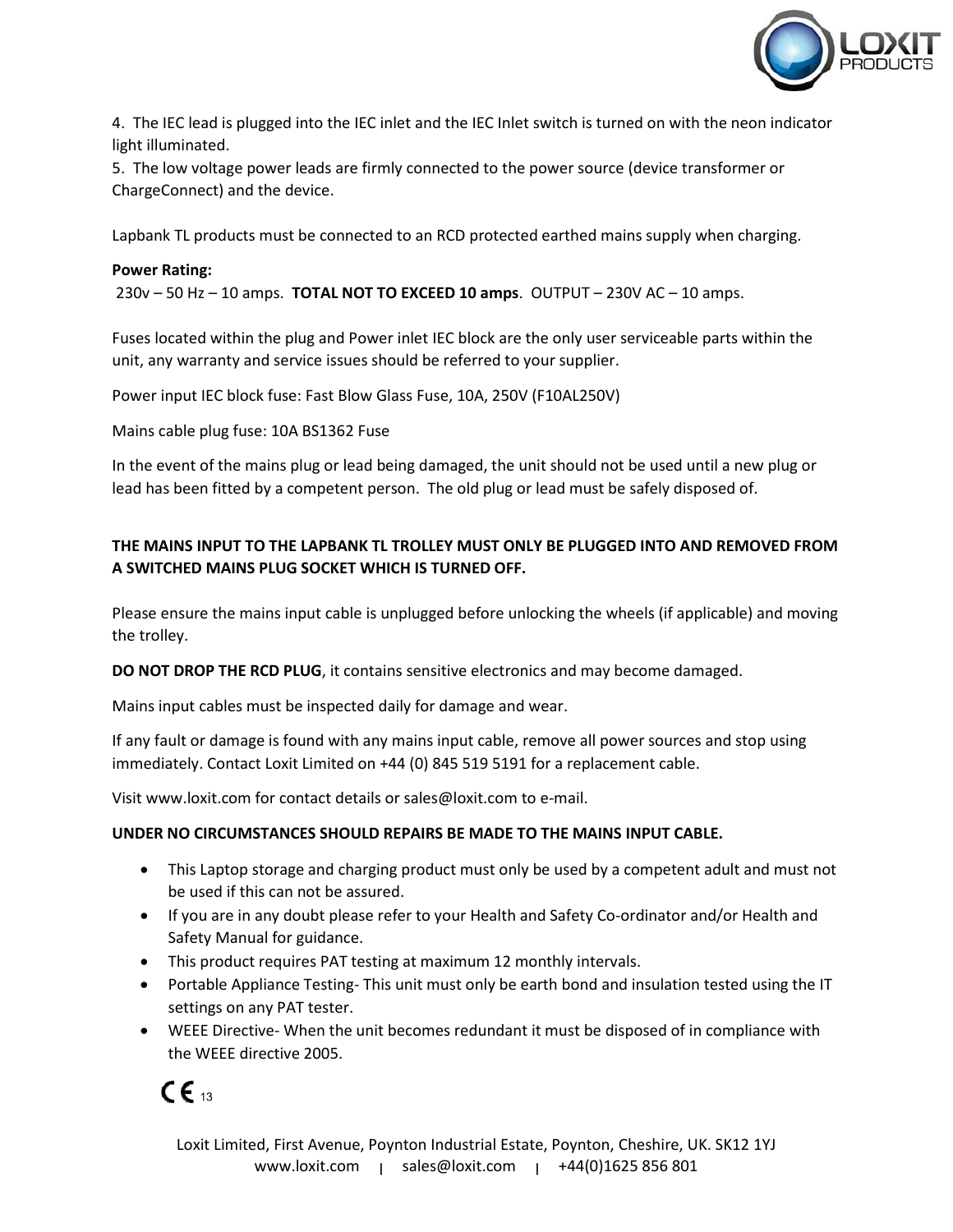

# **Cabling instructions**

1. Unfasten the charge compartment hatch by removing the four M5 bolts indicated.



2. Open the hatch around 45 degrees and unhook the hatch from the trolley.



3. Unlock and open the laptop compartment.

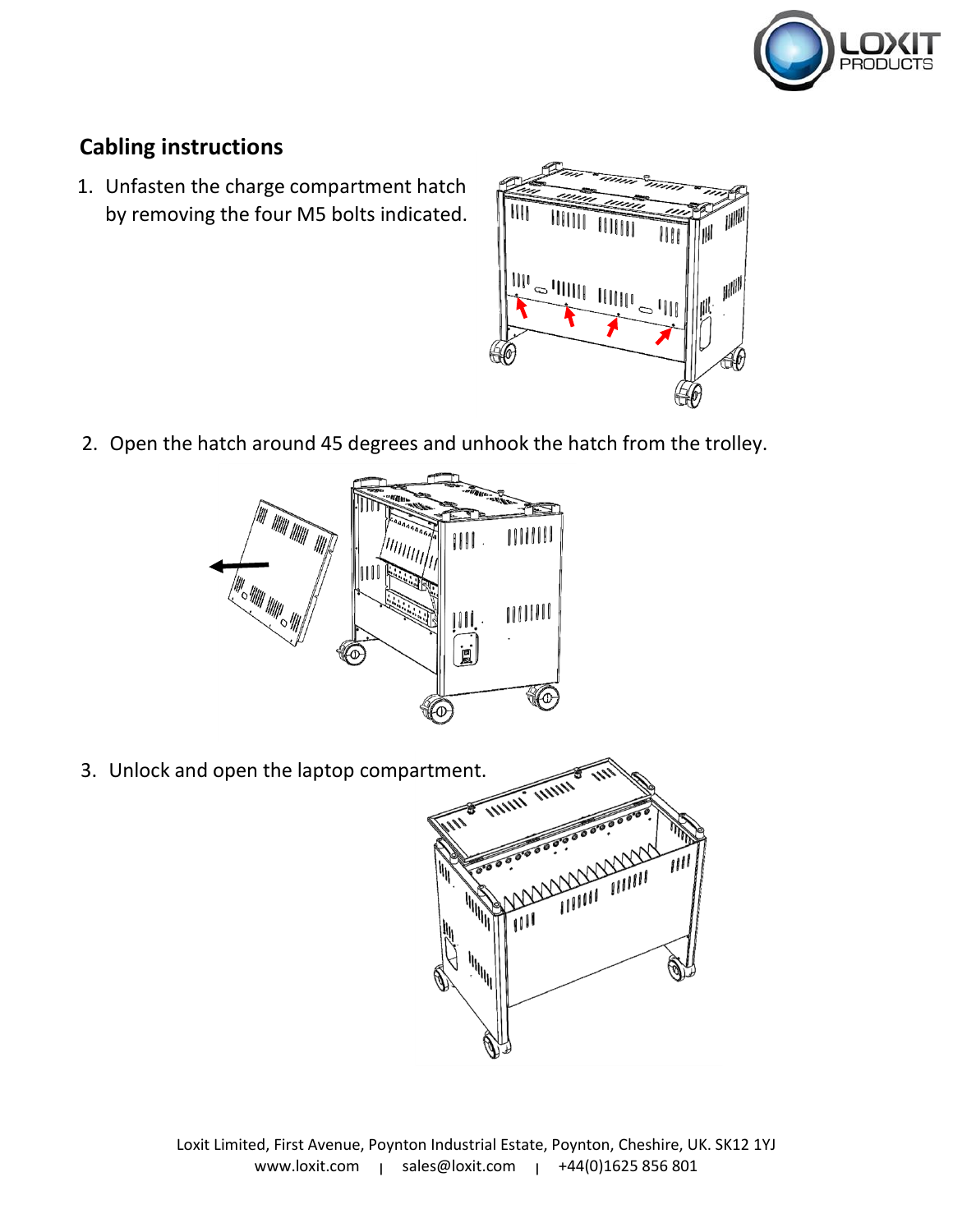

4. Place the first transformer on the angled tray, the transformer can be secured in place using a Velcro strap or cable tie.

Pass the charge cable through the grommet into the laptop compartment, ensure there is enough cable to plug into your device.

Any spare cable can be coiled and then restrained using a cable tie passed through the cutout above the transformer.

Plug the transformer into the power strip, coil any spare cable in bottom of the compartment or below the transformer and secure with a cable tie.



- 5. Repeat step 4 for the remaining transformers and charging leads.
- 6. Before replacing the cover check all plugs are fully inserted into the power strips and transformers.

The charge hatch should now be hooked back in place over the protruding bolts at each side of the compartment.